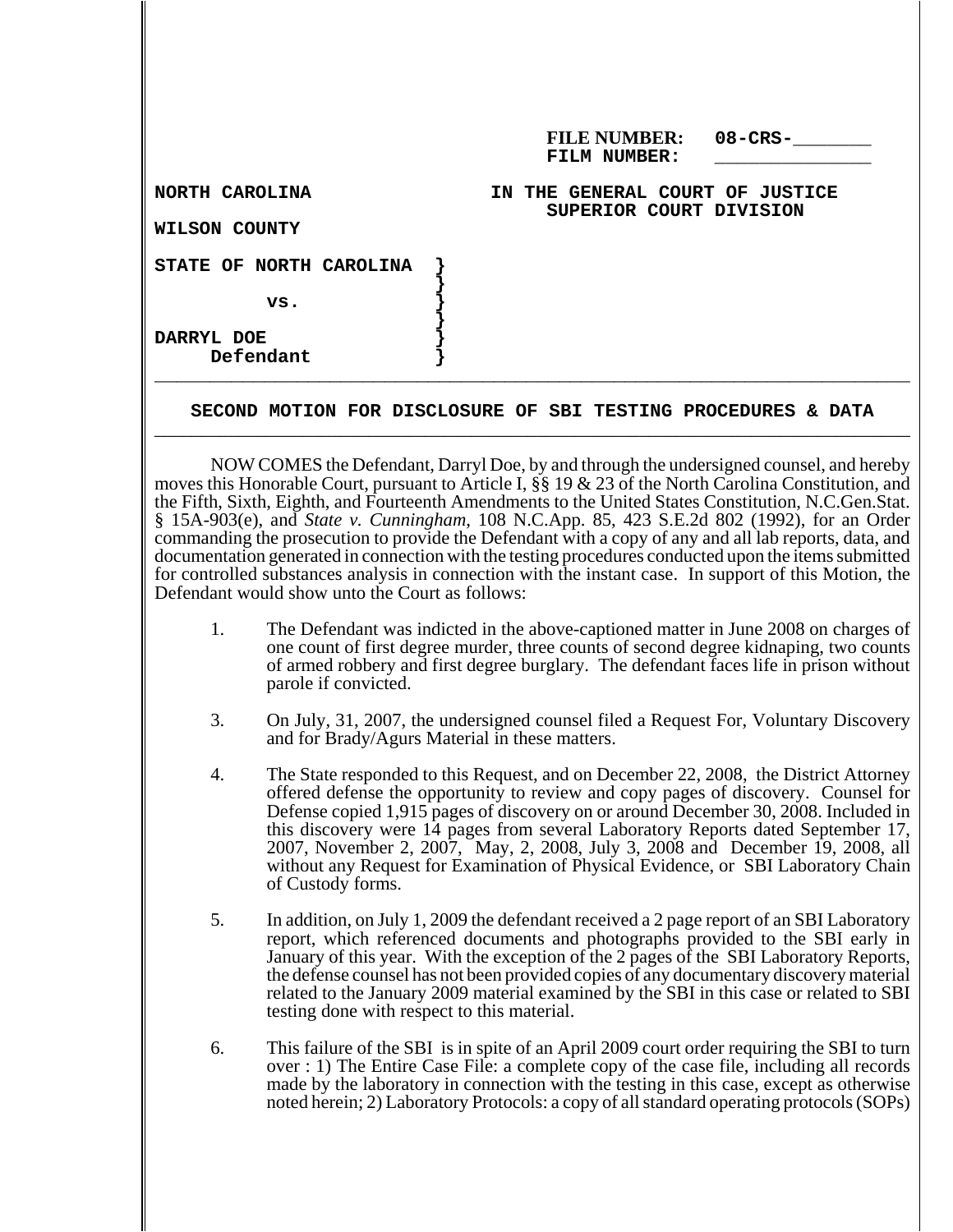used in connection with the testing in this case, including reporting and interpretational guidelines, with notations as to any variation from those protocols in the testing performed in this case; 3) Chain of Custody: copies of all records, including handwritten as well as computer-generated documents, that document the recovery, treatment, and handling of all evidence in this case, from the initial point of collection or production and extraction to the current disposition, including documentation which indicates the specific location from where each item of evidence was collected, how the materials were handled, how the materials were stored (temperature and type of container), the amount of evidence materials which was consumed in testing, the amount of material which remains, and where and how the remaining evidence is stored (temperature and type of container); 4) Software: a list of all commercial software programs used in the  $\overrightarrow{DNA}$  testing in this case; 5) Macros: if the results produced by the software are dependent on the instructions contained in macros, copies of any macros used ; 6) Data Files: copies of all data files used and created in the course of performing the testing and analyzing the data in this case, including all data necessary to independently reanalyze the raw data and reconstruct the analysis performed in this case, examples of such data to include without limitation all collection files (such as injection lists and log files); photographic quality copies of slot blots, yield gels, product gels, PM/DQA1 typing strips, and D1S80 gels; copies of all original, unedited image files generated during STR testing including Y-STR testing; paper copies of all original, unedited eletropherograms and data tables generated during STR testing; paper copies of all edited image files and electropherograms generated during STR testing; and electronic files for all raw data and all original and edited image files including graphic images, eletropherograms, and all other files generated during testing; 7) Validation Studies: 8) STR Frequency Tables/Database(s): copies of the allelic frequency tables and database(s) relied upon in making statistical estimates in this case (if published or publicly available, this request can be satisfied by providing a specific reference to the publicly available source); 9) Proficiency Tests: copies of any and all proficiency tests run by any and all analysts involved in the analysis or handling of evidence in this case, to establish their ability to perform DNA typing in an accurate and correct manner; 10) Profiles of Evidence Handlers: the DNA profiles of all individuals who analyzed evidence or prepared reagents used in the analysis of said evidence in this case; and 11) Resumes  $\&$  CVs: a resume or curriculum vitae for any and all analysts involved in the analysis of evidence in this case.

- 7. The SBI was sent a copy of said court order on May 4, 2009. After the SBI failed to respond to the defense within two weeks, defense called the SBI and was informed that the material would not be sent to the defense, but it would be sent to the prosecutor.
- 8. The defense, on this date, July 7, 2009 more that two months later, received information from the DA which upon information and belief defense believes purports to comply with the April 22, 2009 order. The defense has not had ample time to review this material, but a May 26, 2009 letter from the SBI to the prosecutor reveals that the SBI was still analyzing latent print evidence, and forensic biology evidence at that time. The SBI's May 26, 2009 letter stated: "Please request discovery for this one it has been completed."
- 9. The July 1, 2009 2 page SBI Laboratory report is presumed to be the "latent print" evidence "being analyzed."
- 10. The defense has received no SBI Laboratory report regarding any "forensic biology" evidence being analyzed.
- 11. The defense is once again requesting discovery of SBI Testing Procedure, Protocols that relate to any testing done by the SBI for any defendant or co-defendant in these matters.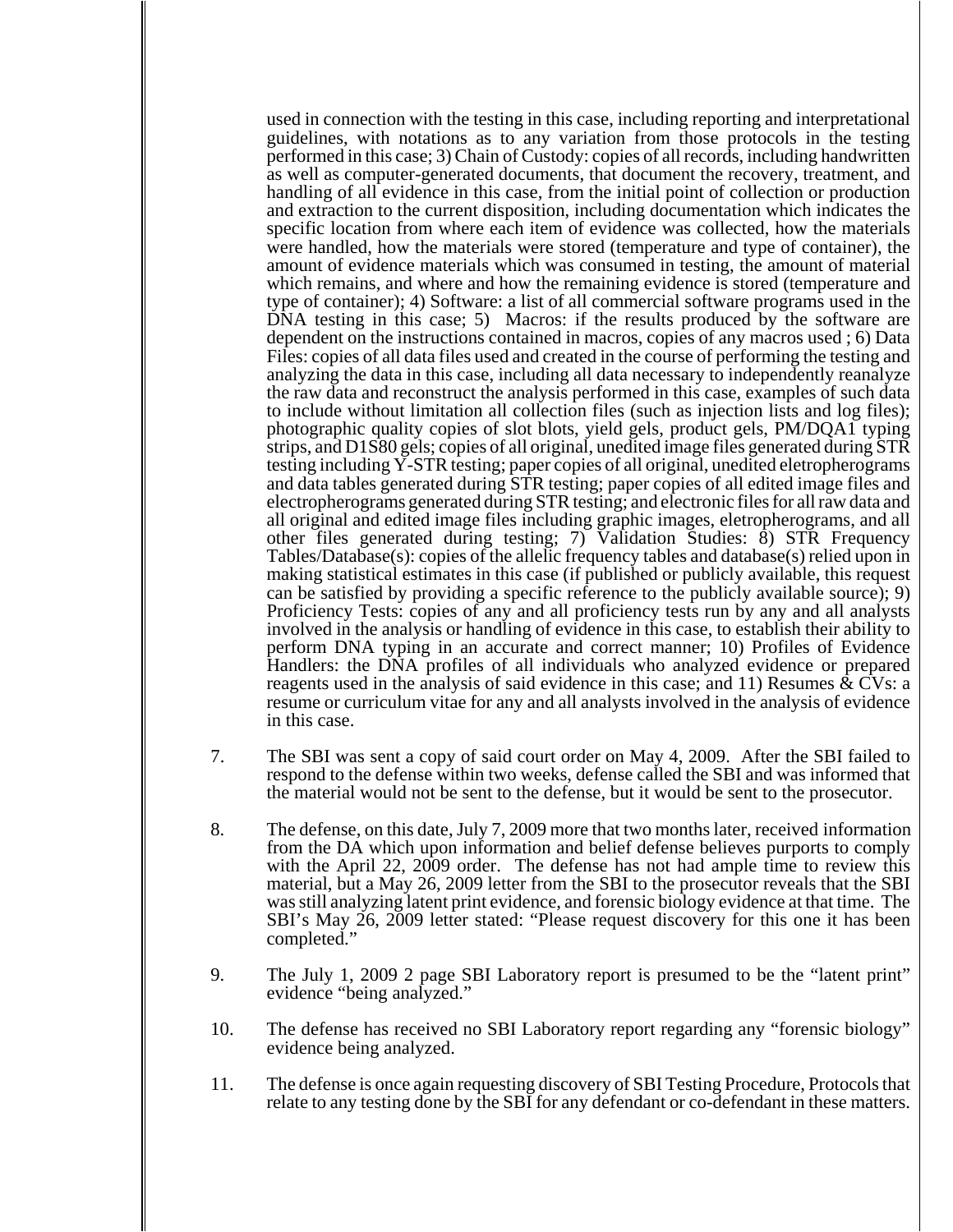## 12. Pursuant to N.C. Gen. Stat. § 903(e):

Upon motion of a defendant, the court must order the prosecutor to provide a copy of or to permit the defendant to inspect and copy or photograph results or reports of physical or mental examinations or of tests, measurements, or experiments made in connection with the case, or copies thereof, within the possession, custody, or control of the State, the existence of which is known or by exercise of due diligence may become known to the prosecutor. In addition, upon motion of a defendant, the court must order the prosecutor to permit the defendant to inspect, examine, and test, subject to appropriate safeguards, any physical evidence, or a sample of it, available to the prosecutor if the State intends to offer the evidence, or tests or experiments made in connection with the evidence, as an exhibit or evidence in the case. (emphasis added)

- 13. In order to adequately represent the Defendant and to prepare for cross-examination of the State's witnesses, relative to the testing performed by each witness, the defense must be allowed to have clear and legible copies of the results of the testing procedures, as well as the data discovered as a result of the testing procedures.
- 14. Any failure to provide this information will not only result in the denial of the Defendant's rights to due process, a fair trial, confrontation and the opportunity for meaningful cross-examination, and compulsory process, as guaranteed by the Fifth, Sixth, and Fourteenth Amendments of the United States Constitution, but also his rights as guaranteed by the North Carolina Constitution, Article I, §§ 19 and 23 and other pertinent sections, as well as his statutorily prescribed right to pretrial discovery under N.C. Gen. Stat. § 15A-903(e).
- 15. In *State v. Cunningham*, 108 N.C.App. 85, 423 S.E.2d 802 (1992), the NC Court of Appeals held that a criminal defendant is entitled to information of the type requested above. In it's ruling, the Court of Appeals stated:

In sum, the sole document provided to defendant before trial by the State was the SBI "laboratory report." This report, which basically is limited to a statement that the material analyzed contained cocaine, reveals only the ultimate result of the numerous tests performed by Agent Higgins. As such it does not enable defendant's counsel to determine what tests were performed and whether the testing was appropriate, or to become familiar with the test procedures. We conclude that the information sought by defendant is discoverable pursuant to Section 15A-903(e) and the North Carolina Constitution…and therefore the trial court erroneously denied the defendant's motion for pretrial discovery of these documents. Id., at 196.

- 16. The holding of *Cunningham* clearly sets forth that N.C. Gen. Stat. § 15A-903(e) "must be construed as entitling a criminal defendant to pretrial discovery of not only conclusory laboratory reports, but also of any tests performed or procedures utilized by chemists to reach such conclusions." Based upon the holding of *Cunningham*, the conclusory report, which the defense has only been provided is deficient as a matter of law.
- 17. Pursuant to *Cunningham*, this Court should command the District Attorney to provide copies of all evidentiary results, generated in this matter, all bench notes related to testing, examinations or comparisons in the instant case, and copies of all proficiency exam results for all lab personnel involved in any testing or examination in the instant case, and all other items requested in Defendant's earlier motions.